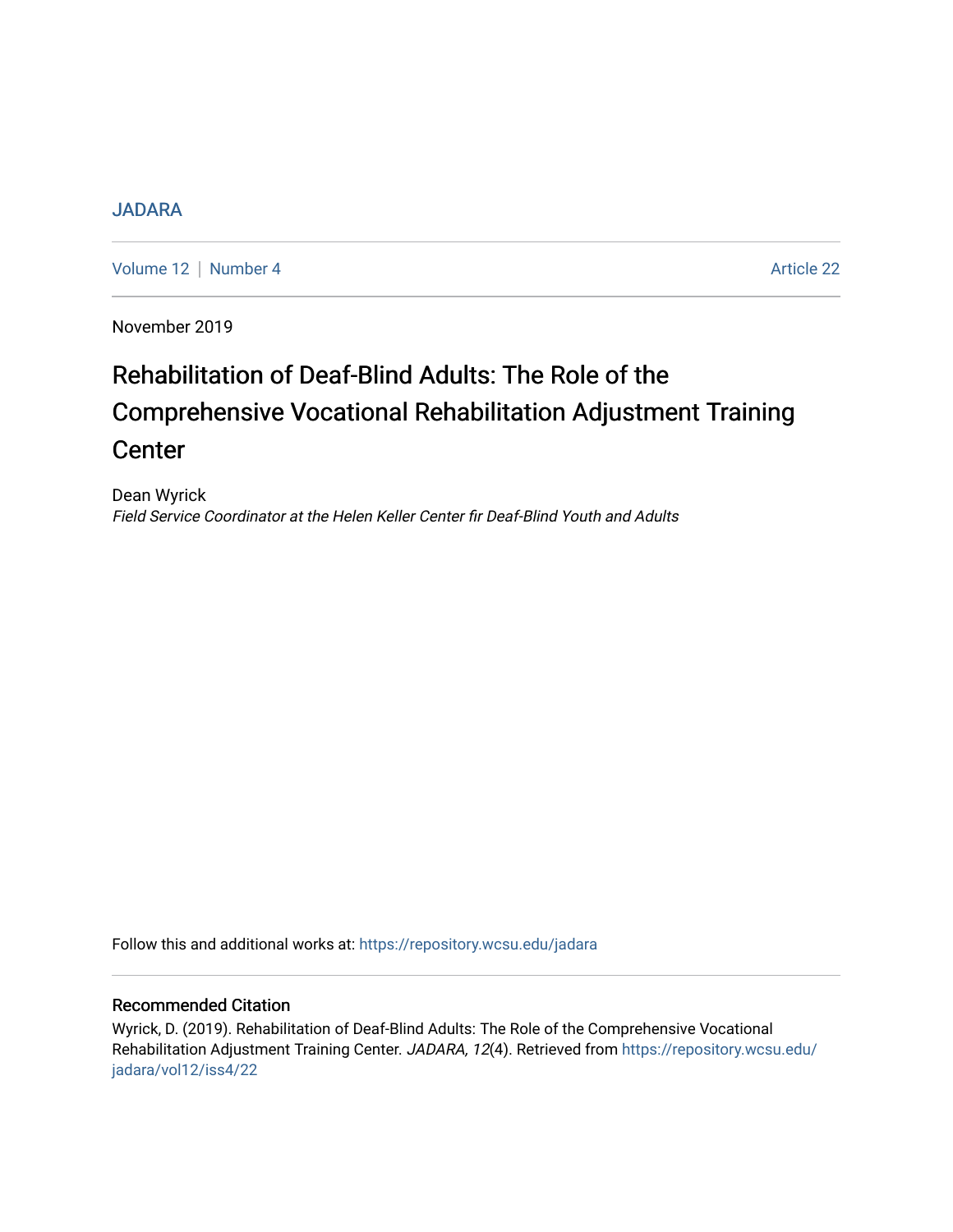## REHABILITATION OF DEAF-BLIND ADULTS: THE ROLE OF THE COMPREHENSIVE VOCATIONAL REHABILITATION ADJUSTMENT TRAINING CENTER

#### Dean Wyrick, C.R.C.

The rehabilitation of handicapped persons is a very multi-faceted and, sometimes compli cated process. As we all know, when the per son's disabilities are extremely severe, such as is usually the case for those with the combined loss of hearing and sight, the planning and car rying through of an individualized written rehabilitation program becomes even more complex and challenging. In some cases, deafblind persons encounter additional problems from such things as diabetes, heart disease, epilepsy, mental retardation, orthopedic im pairments, etc., all of which singly would likely prove to be a difficult rehabilitative challenge.

The successful rehabilitation of deaf-blind adults can often be achieved with the help of a thorough and indepth evaluation at a compre hensive vocational rehabilitation adjustment training center coupled with, when necessary, an individually prescribed training program based upon the findings of the evaluation.

Deaf-Blind persons entering the Helen Keller National Center for Deaf-Blind Youths and Adults located in Sands Point, New York, begin with a comprehensive eight week evalua tion to provide the basis for a plan of training to develop all of the person's assets as fully as possible, and to make full use of any residual hearing or sight the trainee may possess. Areas of the evaluation include: communications, daily living skills, mobility, home management, audiology, low vision aid assessment, speech pathology, medical, industrial arts, recreation and physical conditioning, psychological, and basic education. The medical evaluation specifically includes a general physical, eye/ ear/nose and throat, dental, neurological (if indicated), psychiatric (if indicated) examina tions and others, when indicated.

Upon the conclusion of the eight week evaluation period, an individually prescribed rehabilitation program is planned with the trainee by the Helen Keller National Center rehabilitation counselor and social worker assigned to each trainee. Counseling and social case work is necessary throughout the entire Center training program for each trainee. This is essential in order to insure the successful and progressive movement of each trainee through their respective rehabilitation program while in training at the Center.

The evaluations specifically identify and measure the client's capabilities in each respec tive area. Then, with careful planning and prescribed instruction, the training phase of fers the trainee an opportunity to improve his skills where deficits have been identified. Many of the benefits of Center training in the various areas in which the trainee's deficits have been identified are obvious. For example, communi cation skills training in braille, sign language, speech, use of the telletouch machine, language development, typing, use of the optacon (a device which converts print into a

1

Mr. Wyrick is the Field Services Coordinator at the Helen Keller Center for Deaf-Blind Youths and Adults.